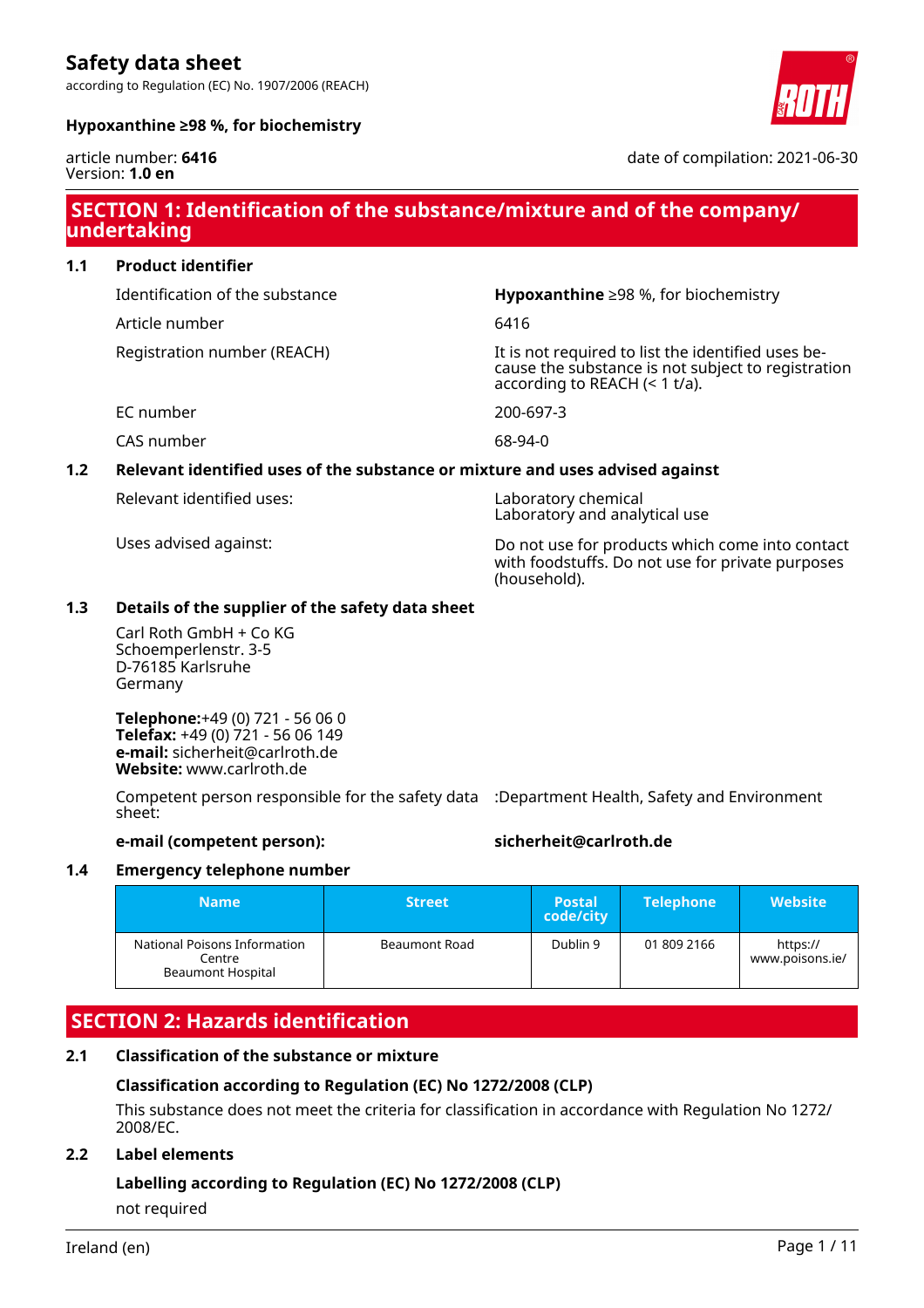according to Regulation (EC) No. 1907/2006 (REACH)



#### **Hypoxanthine ≥98 %, for biochemistry**

article number: **6416**

#### **2.3 Other hazards**

#### **Results of PBT and vPvB assessment**

According to the results of its assessment, this substance is not a PBT or a vPvB.

### **SECTION 3: Composition/information on ingredients**

#### **3.1 Substances**

| Name of substance | Hypoxanthine     |
|-------------------|------------------|
| Molecular formula | $C_5H_4N_4O$     |
| Molar mass        | 136,1 $9/_{mol}$ |
| CAS No            | 68-94-0          |
| EC No             | 200-697-3        |

### **SECTION 4: First aid measures**

#### **4.1 Description of first aid measures**



#### **General notes**

Take off contaminated clothing.

**Following inhalation**

Provide fresh air.

#### **Following skin contact**

Rinse skin with water/shower.

#### **Following eye contact**

Rinse cautiously with water for several minutes.

#### **Following ingestion**

Rinse mouth. Call a doctor if you feel unwell.

### **4.2 Most important symptoms and effects, both acute and delayed** Symptoms and effects are not known to date.

### **4.3 Indication of any immediate medical attention and special treatment needed** none

## **SECTION 5: Firefighting measures**

**5.1 Extinguishing media**

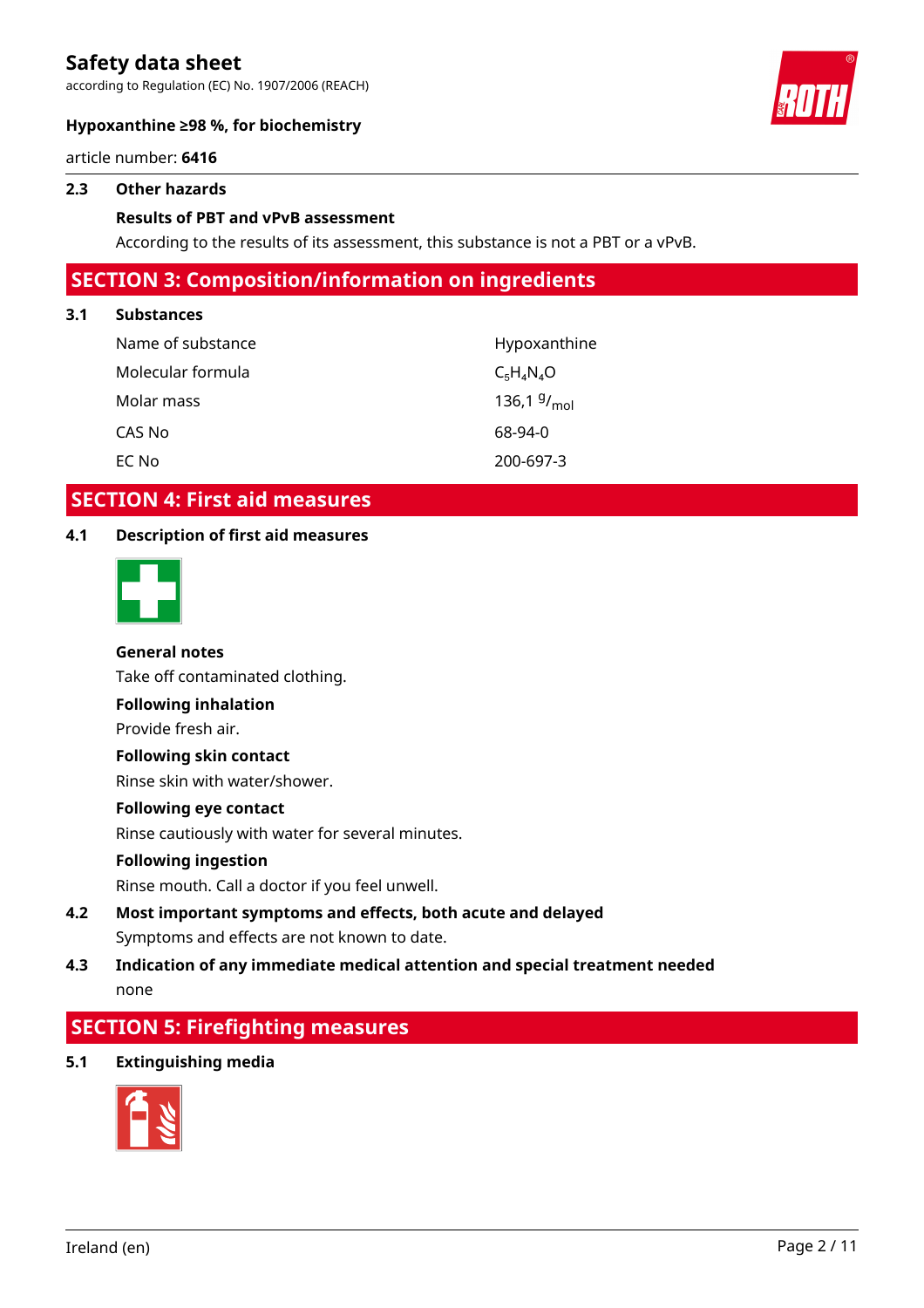according to Regulation (EC) No. 1907/2006 (REACH)



#### **Hypoxanthine ≥98 %, for biochemistry**

article number: **6416**

#### **Suitable extinguishing media**

co-ordinate firefighting measures to the fire surroundings water, foam, dry extinguishing powder, ABC-powder

#### **Unsuitable extinguishing media**

water jet

#### **5.2 Special hazards arising from the substance or mixture**

Combustible.

#### **Hazardous combustion products**

In case of fire may be liberated: Nitrogen oxides (NOx), Carbon monoxide (CO), Carbon dioxide (CO₂)

#### **5.3 Advice for firefighters**

In case of fire and/or explosion do not breathe fumes. Fight fire with normal precautions from a reasonable distance. Wear self-contained breathing apparatus.

### **SECTION 6: Accidental release measures**

#### **6.1 Personal precautions, protective equipment and emergency procedures**



#### **For non-emergency personnel**

Control of dust.

#### **6.2 Environmental precautions**

Keep away from drains, surface and ground water.

#### **6.3 Methods and material for containment and cleaning up**

#### **Advice on how to contain a spill**

Covering of drains. Take up mechanically.

#### **Advice on how to clean up a spill**

Take up mechanically.

#### **Other information relating to spills and releases**

Place in appropriate containers for disposal.

#### **6.4 Reference to other sections**

Hazardous combustion products: see section 5. Personal protective equipment: see section 8. Incompatible materials: see section 10. Disposal considerations: see section 13.

### **SECTION 7: Handling and storage**

#### **7.1 Precautions for safe handling**

No special measures are necessary.

#### **Advice on general occupational hygiene**

Keep away from food, drink and animal feedingstuffs.

### **7.2 Conditions for safe storage, including any incompatibilities**

Store in a dry place.

#### **Incompatible substances or mixtures**

Observe hints for combined storage.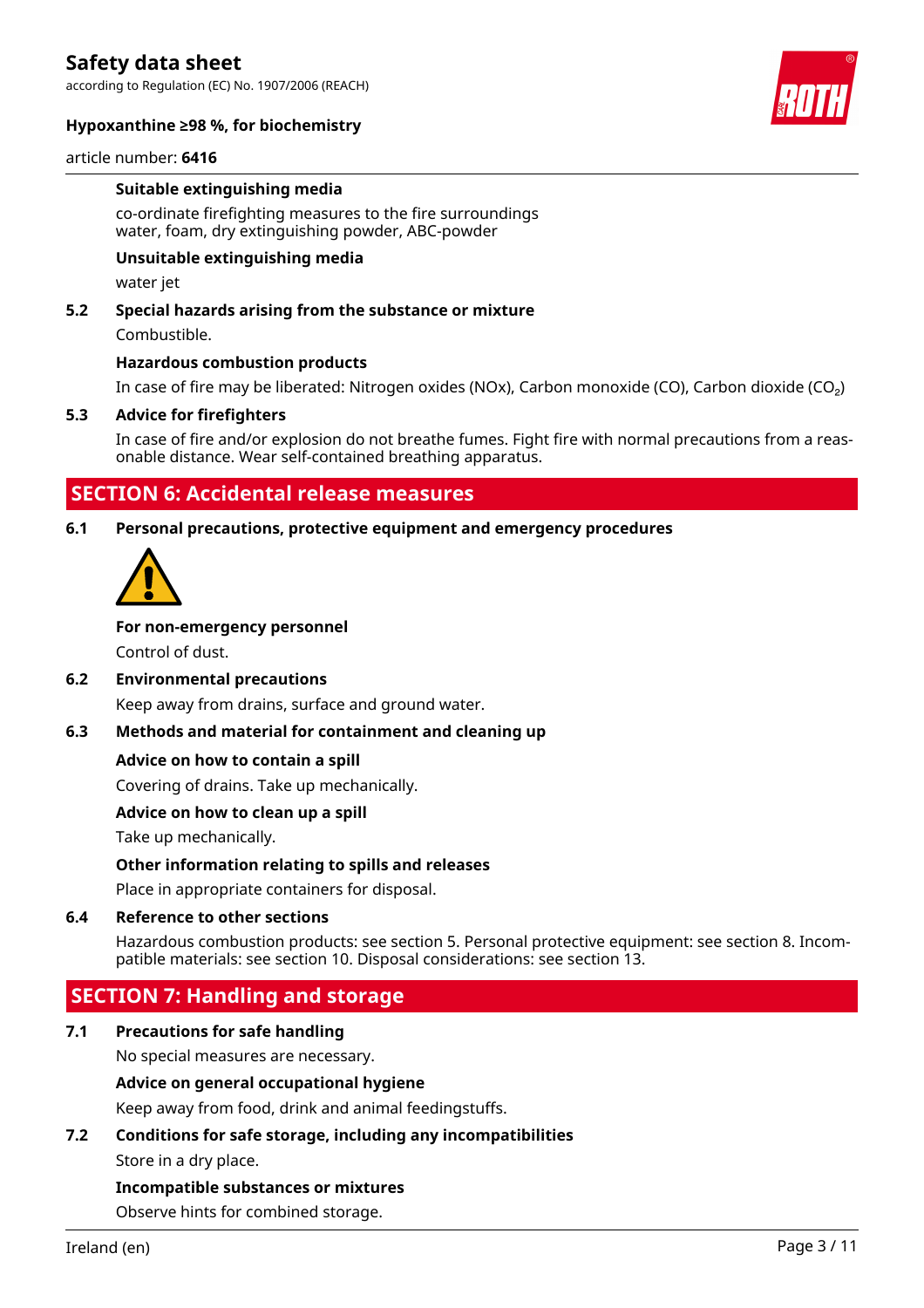according to Regulation (EC) No. 1907/2006 (REACH)



#### **Hypoxanthine ≥98 %, for biochemistry**

article number: **6416**

#### **Consideration of other advice:**

#### **Ventilation requirements**

Use local and general ventilation.

#### **Specific designs for storage rooms or vessels**

Recommended storage temperature: 15 – 25 °C

### **7.3 Specific end use(s)**

No information available.

### **SECTION 8: Exposure controls/personal protection**

#### **8.1 Control parameters**

#### **National limit values**

#### **Occupational exposure limit values (Workplace Exposure Limits)**

| Coun<br>try | <b>Name of agent</b> | <b>CAS No</b> | Identifi-<br>er | <b>TWA</b><br>[mg/<br>m <sup>ɜ</sup> ] | <b>STEL</b><br>[mg]<br>$\mathbf{m}^{\mathbf{3}}$ ] | Ceil-<br>ing-C<br>[m͡g/<br>m͡ <sup>ɜ</sup> ] | Nota-<br>tion | <b>Source</b>           |
|-------------|----------------------|---------------|-----------------|----------------------------------------|----------------------------------------------------|----------------------------------------------|---------------|-------------------------|
| IE          | dusts non-specific   |               | <b>OELV</b>     | 10                                     |                                                    |                                              |               | S.I. No. 619<br>of 2001 |
| IE          | dusts non-specific   |               | <b>OELV</b>     | 4                                      |                                                    |                                              |               | S.I. No. 619<br>of 2001 |

#### **Notation**

Ceiling-C Ceiling value is a limit value above which exposure should not occur i Inhalable fraction

r Respirable fraction STEL Short-term exposure limit: a limit value above which exposure should not occur and which is related to a 15-

minute period (unless otherwise specified) TWA Time-weighted average (long-term exposure limit): measured or calculated in relation to a reference period of 8 hours time-weighted average (unless otherwise specified)

#### **8.2 Exposure controls**

#### **Individual protection measures (personal protective equipment)**

#### **Eye/face protection**



Use safety goggle with side protection.

**Skin protection**



#### **• hand protection**

Wear suitable gloves. Chemical protection gloves are suitable, which are tested according to EN 374.

**• type of material**

NBR (Nitrile rubber)

**• material thickness**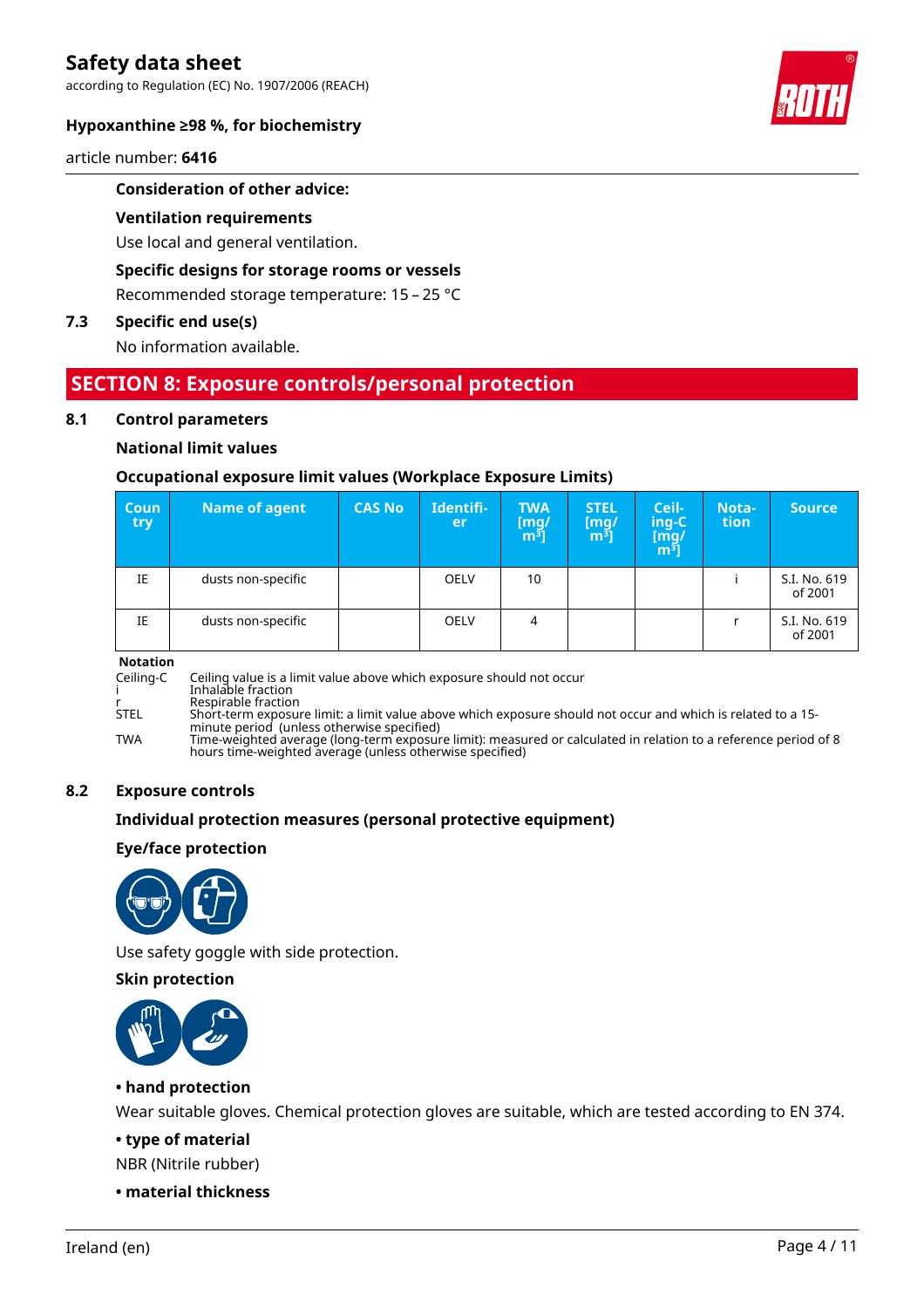according to Regulation (EC) No. 1907/2006 (REACH)

#### **Hypoxanthine ≥98 %, for biochemistry**

#### article number: **6416**

#### >0,11 mm

#### **• breakthrough times of the glove material**

>480 minutes (permeation: level 6)

#### **• other protection measures**

Take recovery periods for skin regeneration. Preventive skin protection (barrier creams/ointments) is recommended.

#### **Respiratory protection**



Respiratory protection necessary at: Dust formation. Particulate filter device (EN 143). P1 (filters at least 80 % of airborne particles, colour code: White).

#### **Environmental exposure controls**

Keep away from drains, surface and ground water.

### **SECTION 9: Physical and chemical properties**

#### **9.1 Information on basic physical and chemical properties**

| Physical state                                              | solid                                                        |
|-------------------------------------------------------------|--------------------------------------------------------------|
| Form                                                        | powder, crystalline                                          |
| Colour                                                      | whitish - light yellow - light red                           |
| Odour                                                       | odourless                                                    |
| Melting point/freezing point                                | >300 °C                                                      |
| Boiling point or initial boiling point and boiling<br>range | not determined                                               |
| Flammability                                                | this material is combustible, but will not ignite<br>readily |
| Lower and upper explosion limit                             | not determined                                               |
| Flash point                                                 | not applicable                                               |
| Auto-ignition temperature                                   | not determined                                               |
| Decomposition temperature                                   | not relevant                                                 |
| pH (value)                                                  | not applicable                                               |
| Kinematic viscosity                                         | not relevant                                                 |
| Solubility(ies)                                             |                                                              |
| Water solubility                                            | 0,7 $9/1$ at 23 °C (TOXNET)                                  |
| Partition coefficient                                       |                                                              |
| Partition coefficient n-octanol/water (log value):          | this information is not available                            |
| Vapour pressure                                             | not determined                                               |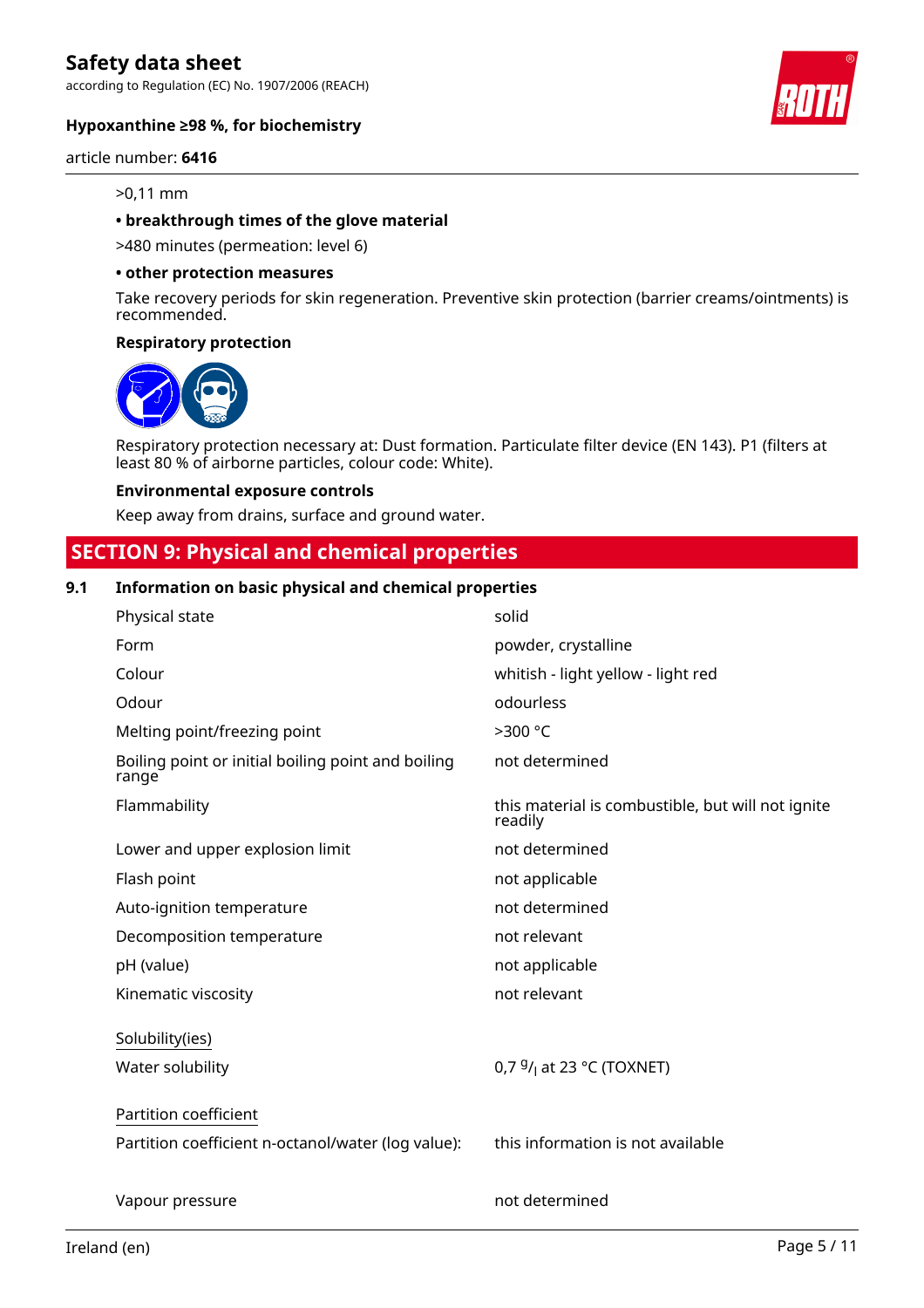according to Regulation (EC) No. 1907/2006 (REACH)

#### **Hypoxanthine ≥98 %, for biochemistry**

article number: **6416**



|     | Density                                                | not determined                                                 |
|-----|--------------------------------------------------------|----------------------------------------------------------------|
|     | Relative vapour density                                | information on this property is not available                  |
|     |                                                        |                                                                |
|     | Particle characteristics                               | No data available.                                             |
|     | Other safety parameters                                |                                                                |
|     | Oxidising properties                                   | none                                                           |
| 9.2 | <b>Other information</b>                               |                                                                |
|     | Information with regard to physical hazard<br>classes: | hazard classes acc. to GHS<br>(physical hazards): not relevant |
|     | Other safety characteristics:                          | There is no additional information.                            |

### **SECTION 10: Stability and reactivity**

#### **10.1 Reactivity**

The product in the delivered form is not dust explosion capable; the enrichment of fine dust however leads to the danger of dust explosion.

#### **10.2 Chemical stability**

The material is stable under normal ambient and anticipated storage and handling conditions of temperature and pressure.

#### **10.3 Possibility of hazardous reactions**

**Violent reaction with:** strong oxidiser

#### **10.4 Conditions to avoid**

There are no specific conditions known which have to be avoided.

#### **10.5 Incompatible materials**

There is no additional information.

#### **10.6 Hazardous decomposition products**

Hazardous combustion products: see section 5.

### **SECTION 11: Toxicological information**

#### **11.1 Information on hazard classes as defined in Regulation (EC) No 1272/2008**

#### **Classification according to GHS (1272/2008/EC, CLP)**

This substance does not meet the criteria for classification in accordance with Regulation No 1272/ 2008/EC.

#### **Acute toxicity**

Shall not be classified as acutely toxic.

#### **Skin corrosion/irritation**

Shall not be classified as corrosive/irritant to skin.

#### **Serious eye damage/eye irritation**

Shall not be classified as seriously damaging to the eye or eye irritant.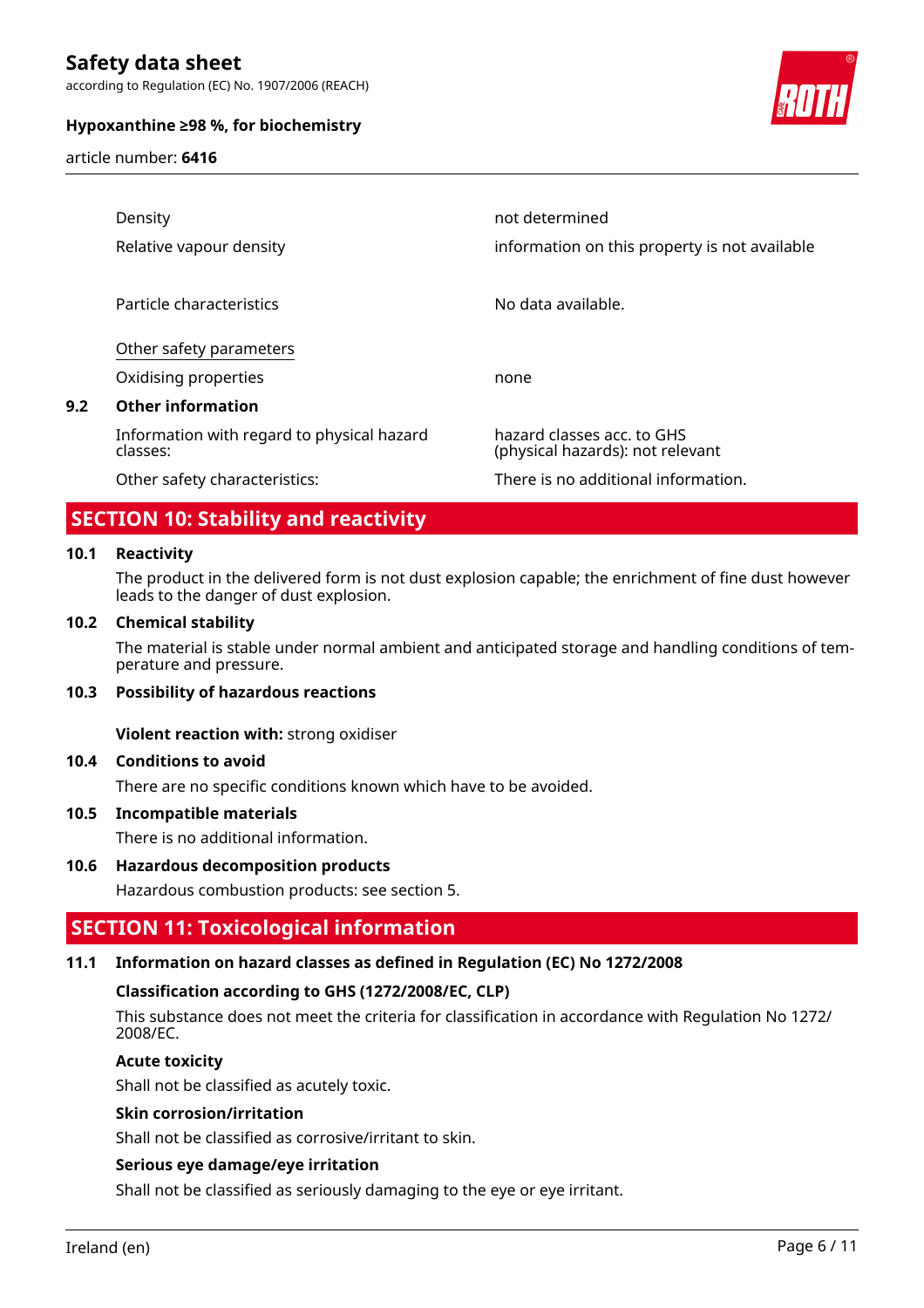according to Regulation (EC) No. 1907/2006 (REACH)

#### **Hypoxanthine ≥98 %, for biochemistry**





#### **Respiratory or skin sensitisation**

Shall not be classified as a respiratory or skin sensitiser.

#### **Germ cell mutagenicity**

Shall not be classified as germ cell mutagenic.

#### **Carcinogenicity**

Shall not be classified as carcinogenic.

#### **Reproductive toxicity**

Shall not be classified as a reproductive toxicant.

#### **Specific target organ toxicity - single exposure**

Shall not be classified as a specific target organ toxicant (single exposure).

#### **Specific target organ toxicity - repeated exposure**

Shall not be classified as a specific target organ toxicant (repeated exposure).

#### **Aspiration hazard**

Shall not be classified as presenting an aspiration hazard.

#### **Symptoms related to the physical, chemical and toxicological characteristics**

#### **• If swallowed**

Data are not available.

#### **• If in eyes**

Data are not available.

**• If inhaled**

Data are not available.

**• If on skin**

Data are not available.

#### **• Other information**

Health effects are not known.

**11.2 Endocrine disrupting properties**

Not listed.

**11.3 Information on other hazards**

There is no additional information.

### **SECTION 12: Ecological information**

#### **12.1 Toxicity**

Shall not be classified as hazardous to the aquatic environment.

#### **Biodegradation**

Data are not available.

### **12.2 Process of degradability**

Theoretical Oxygen Demand with nitrification: 1,366  $mg/m<sub>g</sub>$ Theoretical Oxygen Demand: 0,5877 mg/mg Theoretical Carbon Dioxide: 1,617 mg/mg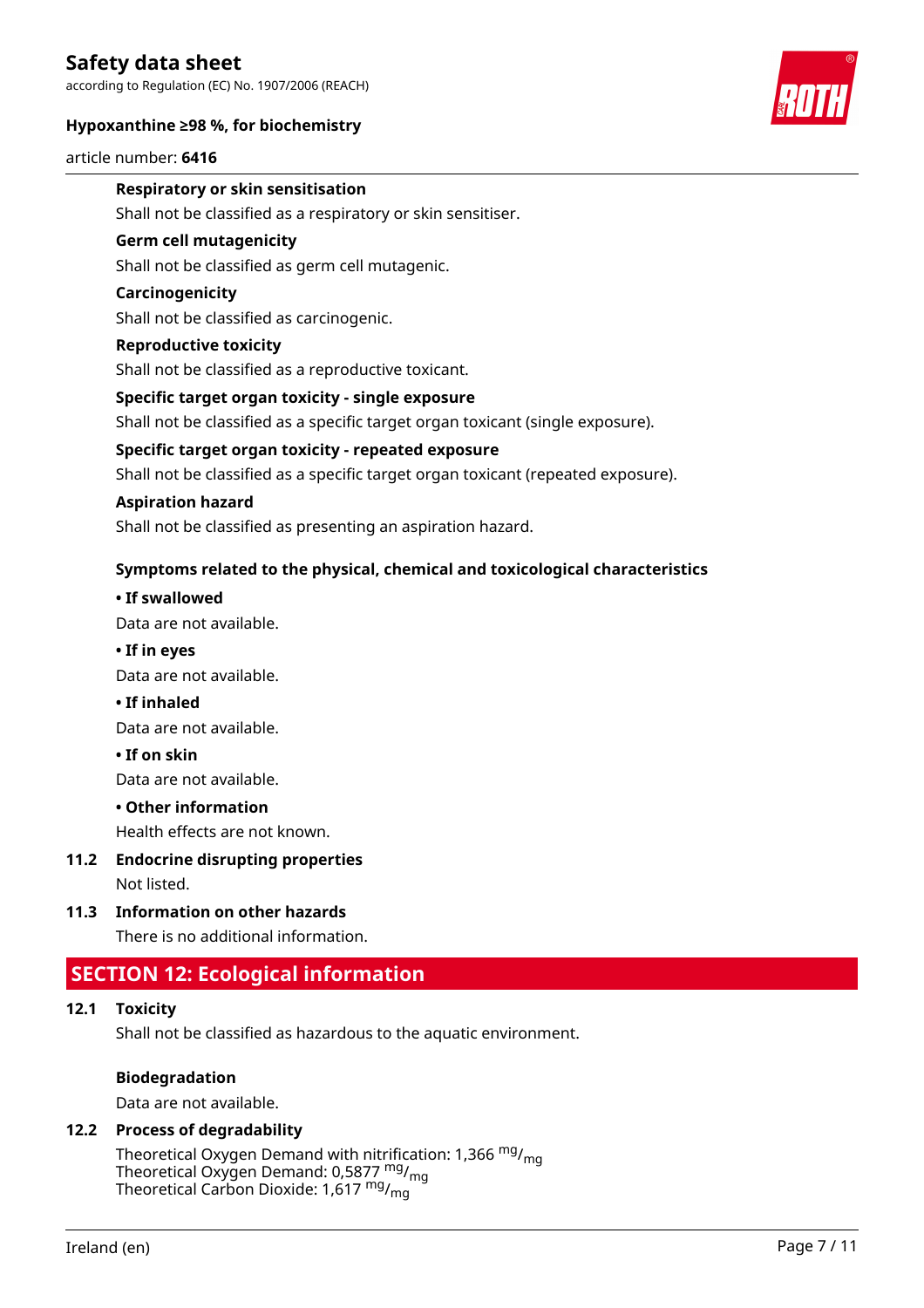according to Regulation (EC) No. 1907/2006 (REACH)



#### **Hypoxanthine ≥98 %, for biochemistry**

article number: **6416**

**12.3 Bioaccumulative potential**

Data are not available.

- **12.4 Mobility in soil** Data are not available.
- **12.5 Results of PBT and vPvB assessment** Data are not available.
- **12.6 Endocrine disrupting properties** Not listed.
- **12.7 Other adverse effects** Data are not available.

### **SECTION 13: Disposal considerations**

#### **13.1 Waste treatment methods**



Consult the appropriate local waste disposal expert about waste disposal.

#### **Sewage disposal-relevant information**

Do not empty into drains.

#### **13.2 Relevant provisions relating to waste**

 **SECTION 14: Transport information**

The allocation of waste identity numbers/waste descriptions must be carried out according to the EEC, specific to the industry and process. Waste catalogue ordinance (Germany).

#### **13.3 Remarks**

Waste shall be separated into the categories that can be handled separately by the local or national waste management facilities. Please consider the relevant national or regional provisions.

|      | <b>SECTION 14. Hansport Information</b> |                                                                            |
|------|-----------------------------------------|----------------------------------------------------------------------------|
| 14.1 | UN number or ID number                  | not subject to transport regulations                                       |
| 14.2 | UN proper shipping name                 | not assigned                                                               |
| 14.3 | <b>Transport hazard class(es)</b>       | none                                                                       |
| 14.4 | Packing group                           | not assigned                                                               |
|      | <b>14.5</b> Environmental hazards       | non-environmentally hazardous acc. to the dan-<br>gerous goods regulations |
|      |                                         |                                                                            |

#### **14.6 Special precautions for user**

There is no additional information.

#### **14.7 Maritime transport in bulk according to IMO instruments**

The cargo is not intended to be carried in bulk.

#### **14.8 Information for each of the UN Model Regulations**

#### **Transport of dangerous goods by road, rail and inland waterway (ADR/RID/ADN) - Additional information**

Not subject to ADR, RID and ADN.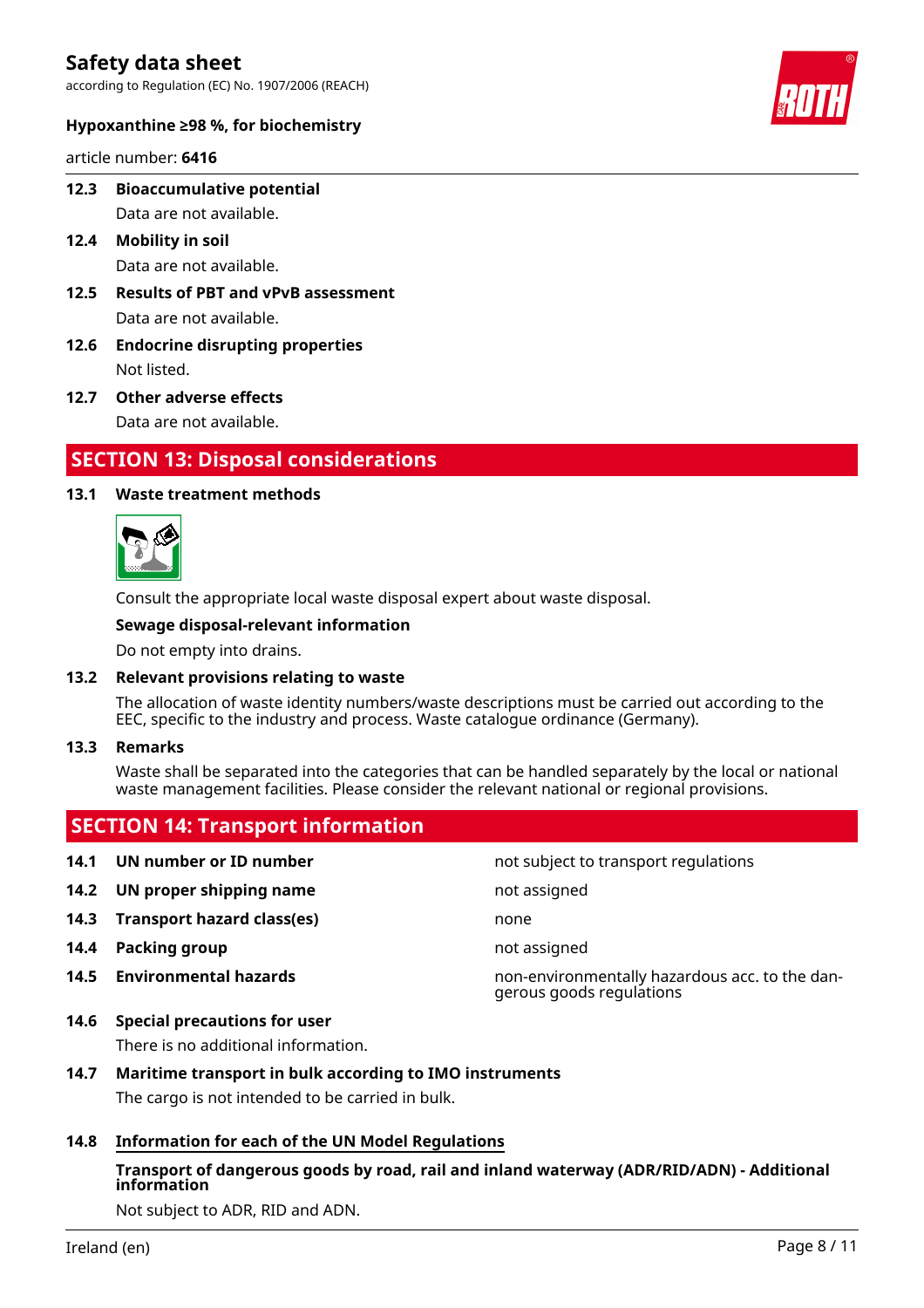according to Regulation (EC) No. 1907/2006 (REACH)



#### **Hypoxanthine ≥98 %, for biochemistry**

#### article number: **6416**

**International Maritime Dangerous Goods Code (IMDG) - Additional information** Not subject to IMDG.

**International Civil Aviation Organization (ICAO-IATA/DGR) - Additional information** Not subject to ICAO-IATA.

### **SECTION 15: Regulatory information**

#### **15.1 Safety, health and environmental regulations/legislation specific for the substance or mixture**

**Relevant provisions of the European Union (EU)**

#### **Restrictions according to REACH, Annex XVII**

not listed

### **List of substances subject to authorisation (REACH, Annex XIV)/SVHC - candidate list** Not listed.

#### **Seveso Directive**

|           | 2012/18/EU (Seveso III)                      |                                                               |              |
|-----------|----------------------------------------------|---------------------------------------------------------------|--------------|
| <b>No</b> | <b>Dangerous substance/hazard categories</b> | Qualifying quantity (tonnes) for the ap-<br><b>quirements</b> | <b>Notes</b> |
|           | not assigned                                 |                                                               |              |

#### **Deco-Paint Directive**

|  | VOC content | %<br>$\cdot$ . |  |
|--|-------------|----------------|--|
|--|-------------|----------------|--|

#### **Industrial Emissions Directive (IED)**

**VOC content**  $\begin{array}{ccc} \mid & 0 \leq 0 \end{array}$ 

#### **Directive on the restriction of the use of certain hazardous substances in electrical and electronic equipment (RoHS)**

not listed

#### **Regulation concerning the establishment of a European Pollutant Release and Transfer Register (PRTR)**

not listed

#### **Water Framework Directive (WFD)**

not listed

#### **Regulation on the marketing and use of explosives precursors**

not listed

#### **Regulation on drug precursors**

not listed

#### **Regulation on substances that deplete the ozone layer (ODS)**

not listed

#### **Regulation concerning the export and import of hazardous chemicals (PIC)**

not listed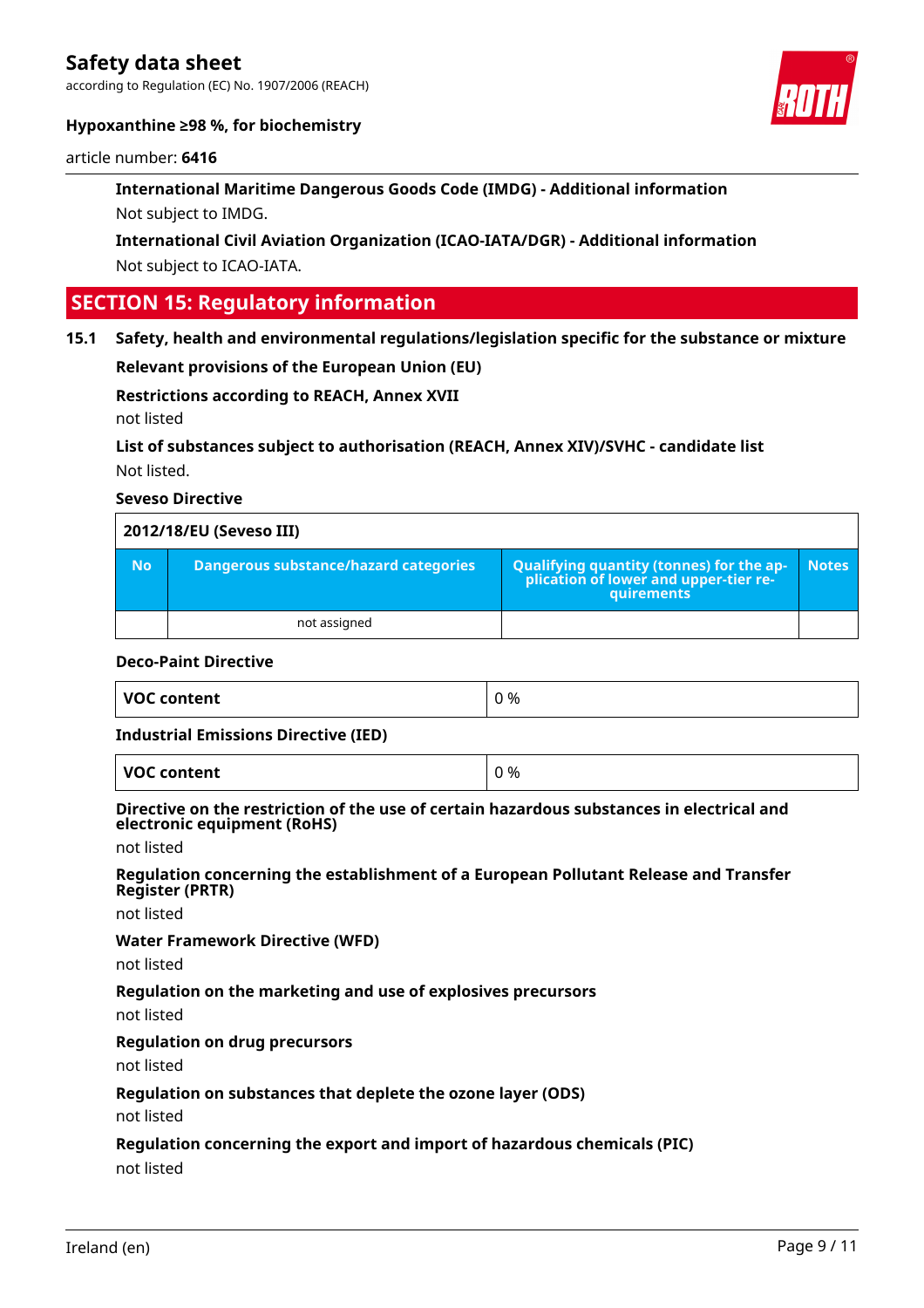according to Regulation (EC) No. 1907/2006 (REACH)



### **Hypoxanthine ≥98 %, for biochemistry**

#### article number: **6416**

#### **Regulation on persistent organic pollutants (POP)**

#### not listed

#### **National inventories**

| <b>Country</b> | <b>Inventory</b> | <b>Status</b>       |
|----------------|------------------|---------------------|
| AU             | <b>AICS</b>      | substance is listed |
| CA             | <b>DSL</b>       | substance is listed |
| CN             | <b>IECSC</b>     | substance is listed |
| EU             | <b>ECSI</b>      | substance is listed |
| EU             | REACH Req.       | substance is listed |
| <b>NZ</b>      | NZIoC            | substance is listed |
| PH             | <b>PICCS</b>     | substance is listed |
| <b>TW</b>      | <b>TCSI</b>      | substance is listed |
| US             | <b>TSCA</b>      | substance is listed |
| hnana l        |                  |                     |

#### **Legend**

| Legena |                                                                         |
|--------|-------------------------------------------------------------------------|
| AICS   | Australian Inventory of Chemical Substances                             |
| DSL    | Domestic Substances List (DSL)                                          |
| ECSI   | EC Substance Inventory (EINECS, ELINCS, NLP)                            |
| IECSC  | Inventory of Existing Chemical Substances Produced or Imported in China |
| NZIoC  | New Zealand Inventory of Chemicals                                      |
| PICCS  | Philippine Inventory of Chemicals and Chemical Substances (PICCS)       |
|        | REACH Reg. REACH registered substances                                  |
| TCSI   | Taiwan Chemical Substance Inventory                                     |
| TSCA   | <b>Toxic Substance Control Act</b>                                      |
|        |                                                                         |

#### **15.2 Chemical Safety Assessment**

No Chemical Safety Assessment has been carried out for this substance.

### **SECTION 16: Other information**

#### **Abbreviations and acronyms**

| Abbr.         | <b>Descriptions of used abbreviations</b>                                                                                                                                                                                       |
|---------------|---------------------------------------------------------------------------------------------------------------------------------------------------------------------------------------------------------------------------------|
| <b>ADN</b>    | Accord européen relatif au transport international des marchandises dangereuses par voies de naviga-<br>tion intérieures (European Agreement concerning the International Carriage of Dangerous Goods by In-<br>land Waterways) |
| <b>ADR</b>    | Accord européen relatif au transport international des marchandises dangereuses par route (European<br>Agreement concerning the International Carriage of Dangerous Goods by Road)                                              |
| CAS           | Chemical Abstracts Service (service that maintains the most comprehensive list of chemical substances)                                                                                                                          |
| Ceiling-C     | Ceiling value                                                                                                                                                                                                                   |
| <b>CLP</b>    | Regulation (EC) No 1272/2008 on classification, labelling and packaging of substances and mixtures                                                                                                                              |
| <b>DGR</b>    | Dangerous Goods Regulations (see IATA/DGR)                                                                                                                                                                                      |
| EC No         | The EC Inventory (EINECS, ELINCS and the NLP-list) is the source for the seven-digit EC number, an identi-<br>fier of substances commercially available within the EU (European Union)                                          |
| <b>EINECS</b> | European Inventory of Existing Commercial Chemical Substances                                                                                                                                                                   |
| <b>ELINCS</b> | European List of Notified Chemical Substances                                                                                                                                                                                   |
| <b>GHS</b>    | "Globally Harmonized System of Classification and Labelling of Chemicals" developed by the United Na-<br>tions                                                                                                                  |